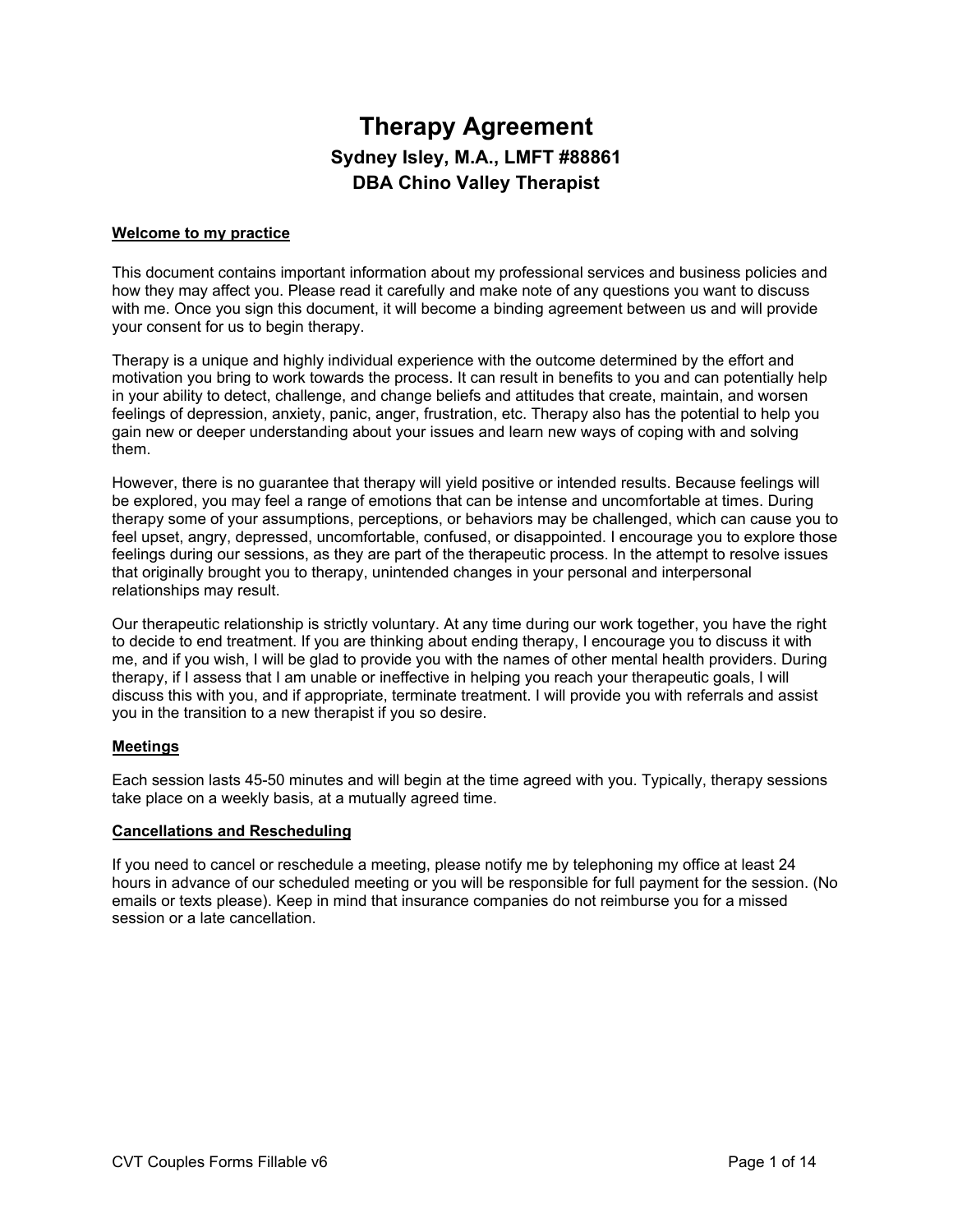## **Fees**

Payment of the agreed upon session fee must be made in full at the beginning of each session in unless other arrangements have been made. Please bring your check ready (made payable to Sydney Isley, LMFT) so that we can maximize your therapy time. If you would like to charge your credit card, the Electronic Payment Authorization form needs to be completed by you. Your session fee may be increased annually. In the event of any fee changes, you will be notified at least 30 days prior to such changes.

If you wish to seek reimbursement for my services from your health insurance company, please contact your insurance company to find out their limits of coverage for mental health services. Once you have done so, you will submit the claims to the insurance company. I must charge my full fee when you submit claims to the insurance companies. Insurance companies vary greatly in their coverage of psychotherapy services, so check your policy to make sure that services provided by a licensed Marriage & Family Therapist are covered as an out-of-network provider.

## **Additional Fees**

You will be assessed an additional fee for extended sessions and telephone conversations that exceed ten minutes. You will also be assessed an additional fee for writing reports or evaluations authorized or requested by you, for copying your file, and for providing court or deposition testimony.

## **Contacting Me**

You may contact me at **909-907-4236**, Monday through Thursday until 9pm. I will try my best to reach you within 24 hours of your phone call. On weekends or holidays, I will only return calls in the cases of emergency, otherwise I will return calls on Monday or the day after the holiday. Phone calls are generally limited to 10 minutes, beyond this time you will be charged at a prorated amount of my usual fee. **If you cannot reach me by phone and you feel that you may hurt yourself or someone else go the nearest emergency room or call 911!**

### **Email and Texting Usage**

By nature, therapy is confidential. You can have the confidence that your insights, vulnerable experiences, and feelings will not be repeated outside the therapeutic relationship established. By nature, email correspondence is NOT confidential. Though Internet security measures can be effective, it is never 100% seal proof. My policy regarding email usage is as follows: Email correspondence with me is NOT secure. Email correspondence is NOT a substitute for person-to-person therapeutic treatment, unless discussed with me in advance and in person. Email correspondence will not play a part in your therapy. I will not respond to your emails in general. Anything stated in an email from you will be discussed in session, and in session only. Email correspondence is NOT to be used in the case of an emergency to contact me. I will terminate treatment if email usage is or becomes inappropriate.

### **Emergencies**

If you are experiencing a life-threatening emergency and need to talk to someone immediately, you can call 911, the Suicide Prevention Hotline at (800) 273-TALK (8255), the police, or your local hospital emergency room and ask for the psychologist or psychiatrist on call.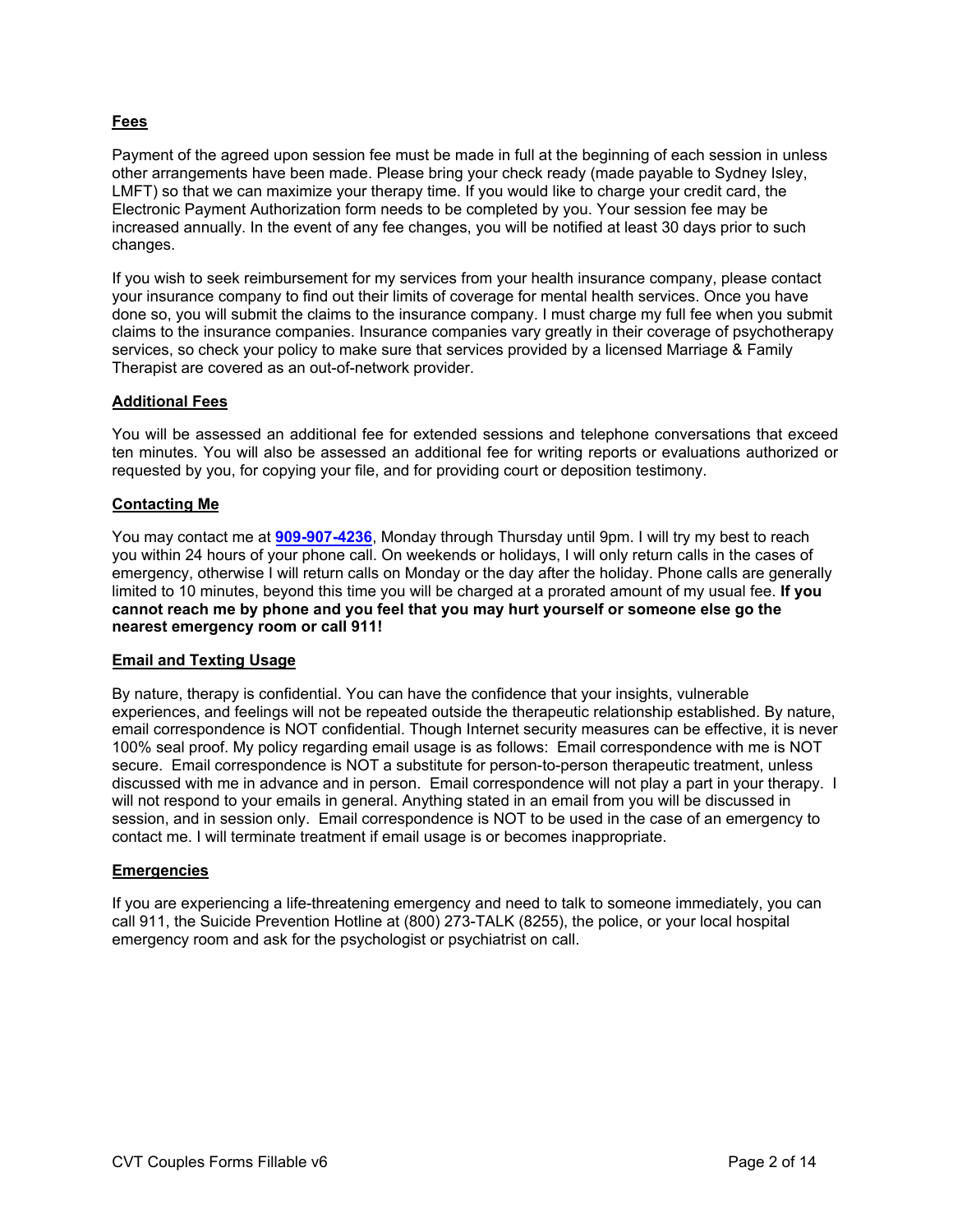## **Confidentiality**

In general, what you share with me in session is confidential and privileged unless a mandated or permitted exception to confidentiality exists under California or federal laws.

For instance, I am mandated by law to report threats of harm to self or another, to report suspected child, elder, or dependent adult abuse, or if a court order compels the disclosure of your mental health information.

On the other hand, I am permitted by law to discuss your case with supervisors, peer counselors, or other health care professionals to provide service to you, although my preference is to get a written authorization from you to do so.

When working with minors, confidentiality will be kept unless there is a concern that the child is in danger of harming himself, herself or others. In such cases, and time permitting, the parent(s) will be notified of my concern and if possibly, I will have discussed the matter with the minor and have done my best to handle any objections he/she may have. During treatment, I will provide parents with only general information about the progress of treatment and the attendance of scheduled sessions.

### **Agreement**

I have read this information fully and completely, I have discussed any questions I had about the information, and I understand the information. I acknowledge that it is my choice to participate in psychotherapy (or have my child participate). I realize that the outcome of therapy depends upon my personal investment in the therapy process. I have familiarized myself with the fees and charges for services provided by Sydney Isley, M.A. Licensed Marriage and Family Therapist, and I understand and agree that the therapeutic services rendered will be charged to me and not to any third-party payer. I acknowledge responsibility for payment of these services.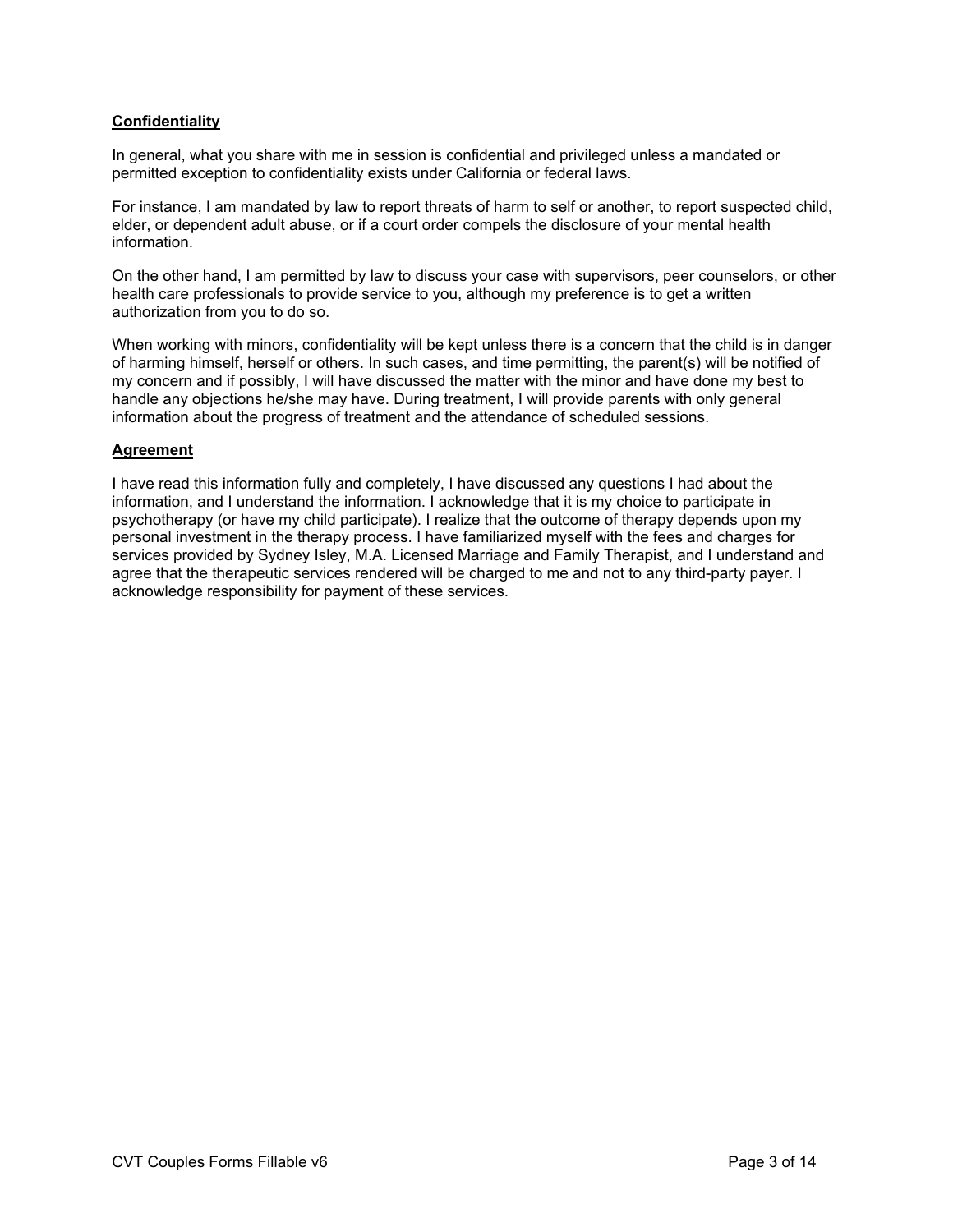# **Consent for Treatment and Limits of Liability Sydney Isley, M.A., LMFT #88861 DBA Chino Valley Therapist**

### **Limits of Services and Assumption of Risks**:

Therapy sessions carry both benefits and risks. Therapy sessions can significantly reduce the amount of distress someone is feeling, improve relationships, and/or resolve other specific issues. However, these improvements and any "cures" cannot be guaranteed for any condition due to the many variables that affect these therapy sessions. Experiencing uncomfortable feelings, discussing unpleasant situations and/or aspects of your life are considered risks of therapy sessions.

### **Limits of Confidentiality**:

What you discuss during your therapy session is kept confidential. No contents of the therapy sessions, whether verbal or written may be shared with another party without your written consent or the written consent of your legal guardian. The following is a list of exceptions:

## **Duty to Warn and Protect**

If you disclose a plan or threat to harm yourself, the therapist must attempt to notify your family and notify legal authorities. In addition, if you disclose a plan to harm another person, the therapist is

required to warn the possible victim and notify legal authorities, if the victim is reasonably identifiable. However, if you disclose a plan to harm another person, the therapist is required to notify legal authorities if the victim is foreseeable.

### **Abuse of Children and Vulnerable Adults**

If you disclose, or it is suspected, that there is abuse or harmful neglect of children or vulnerable adults (i.e., the elderly, disabled/incompetent), the therapist must report this information to the appropriate state agency and/or legal authorities.

### **Prenatal Exposure to Controlled Substances**

Therapists must report any admitted prenatal exposure to controlled substances that could be harmful to the mother or the child.

### **Minors/Guardianship**

Parents or legal guardians of non-emancipated minor clients have the right to access the clients' records.

### **Insurance Providers**

Insurance companies and other third-party payers are given information that they request regarding services to the clients. The type of information that may be requested includes types of service, dates/times of service, diagnosis, treatment plan, description of impairment, progress of therapy, case notes, summaries, etc.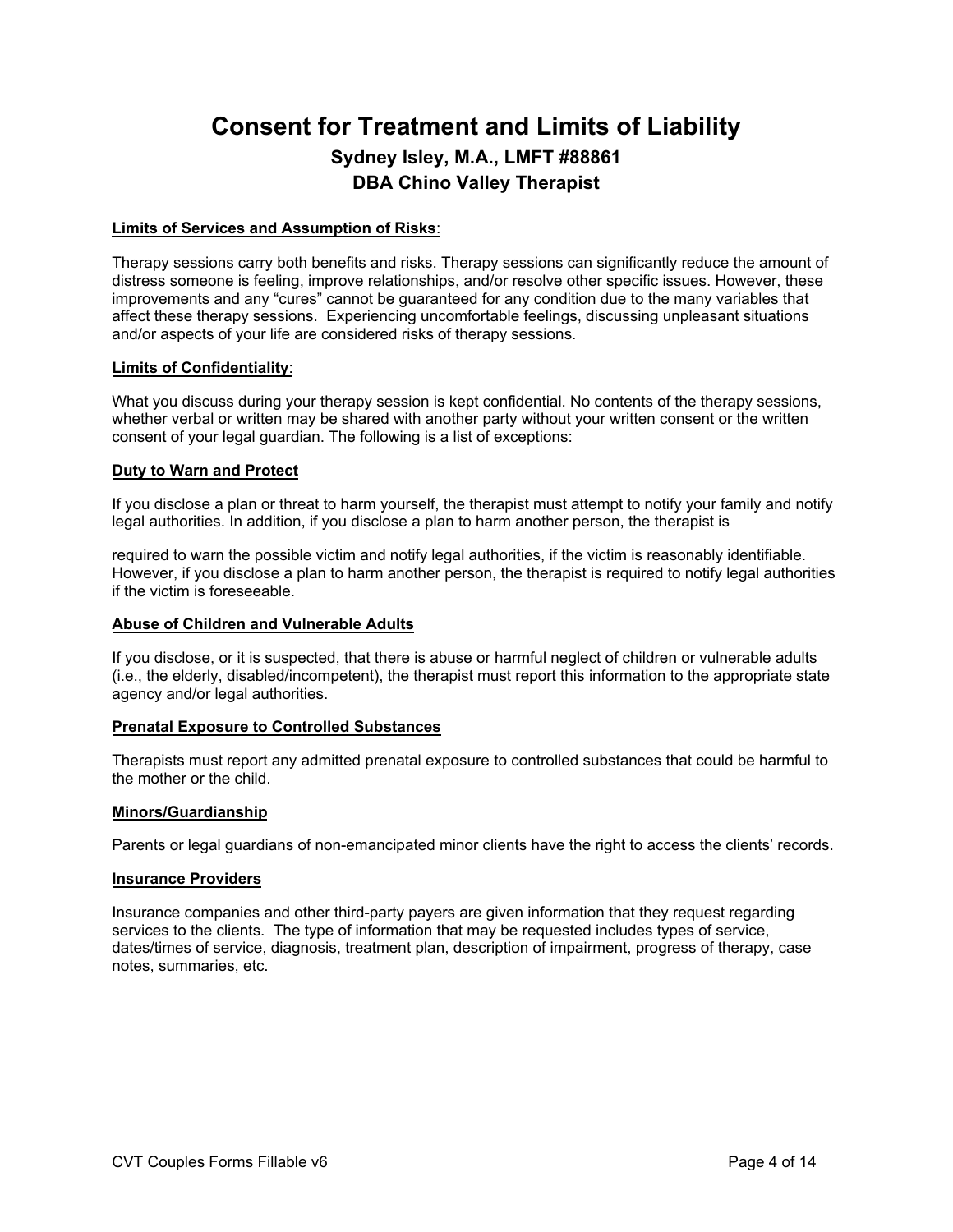# **Agreement**

I agree to the above assumption of risk and limits of confidentiality and understand their meanings and ramifications.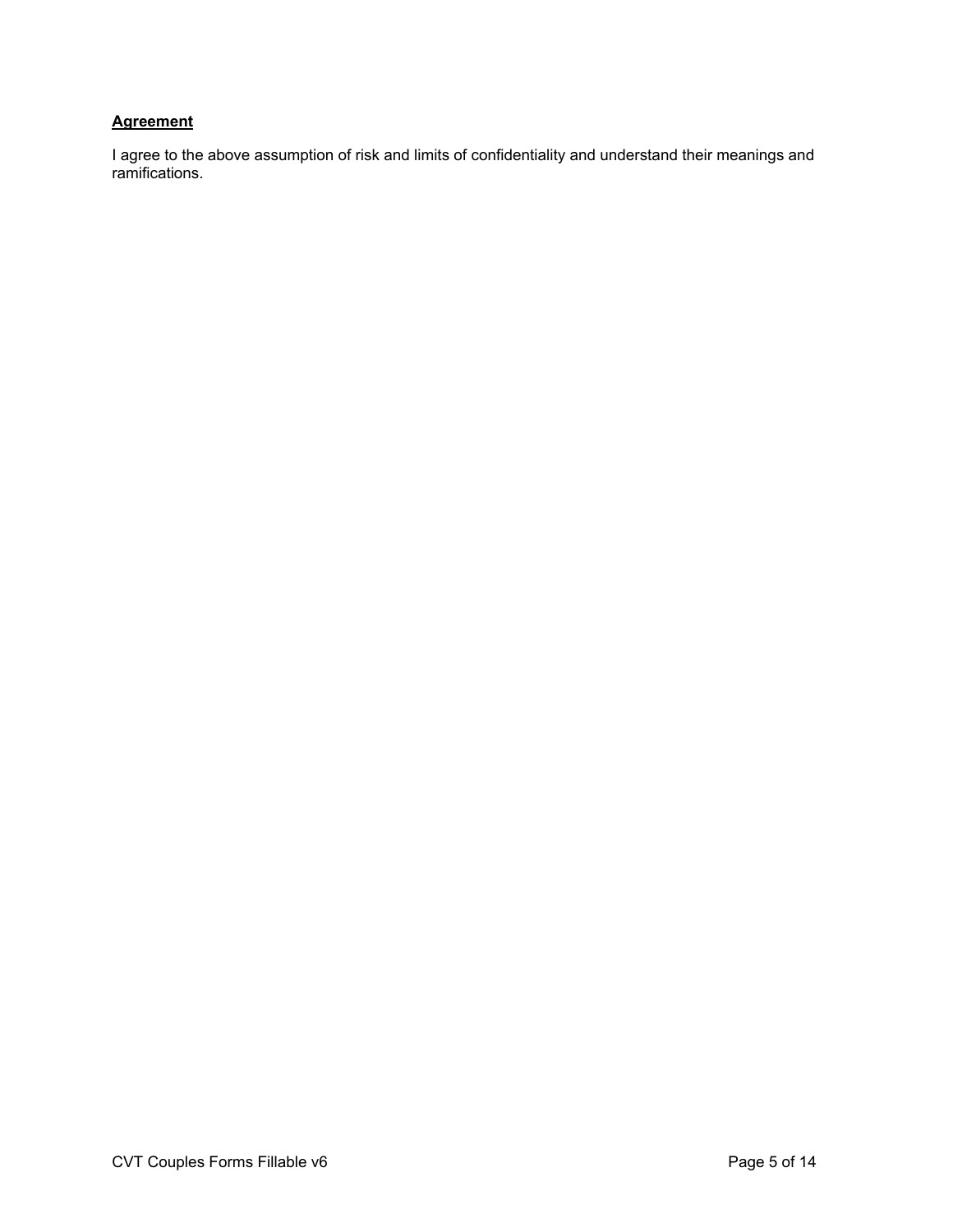# **Cancellation Policy Sydney Isley, M.A., LMFT #88861 DBA Chino Valley Therapist**

If you are unable to attend an appointment, I request that you provide at least 24 hours advanced notice to our office. Since I am unable to use this time for another client, please note that you will be billed for the entire cost of your scheduled appointment if it is not timely cancelled, unless such cancellation is due to illness or an emergency. In that case, if I am able to place you in another spot in that same calendar week, no cancellation fee will be assessed. For cancellations made with less than 24-hour notice (unless due to illness or an emergency) or a scheduled appointment that is completely missed, you will be charged in full on your next visit to my office. I appreciate your help in keeping the office schedule running timely and efficiently.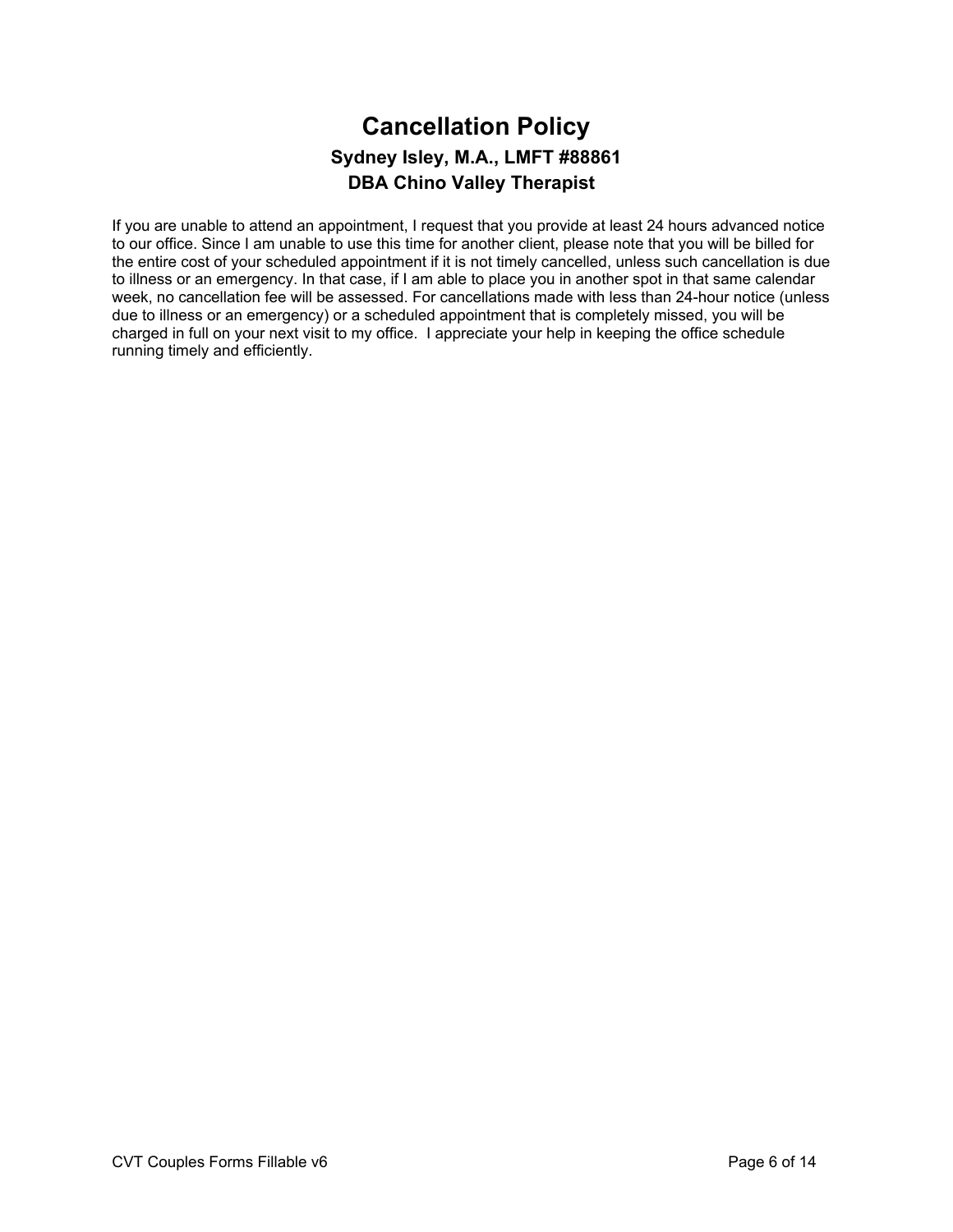# **Client Email/Texting Informed Consent Form Sydney Isley, M.A., LMFT #88861 DBA Chino Valley Therapist**

# **Risks of Using Email/Texting**

The transmission of client information by email and/or texting has a number of risks that clients should consider prior to the use of email and/or texting. These include, but are not limited to, the following risks:

- 1. Email and texts can be circulated, forwarded, stored electronically and on paper, and broadcast to unintended recipients.
- 2. Email and text senders can easily misaddress an email or text and send the information to an undesired recipient.
- 3. Backup copies of emails and texts may exist even after the sender and/or the recipient has deleted his or her copy.
- 4. Employers and on-line services have a right to inspect emails sent through their company systems.
- 5. Emails and texts can be intercepted, altered, forwarded or used without authorization or detection.
- 6. Email and texts can be used as evidence in court.

Emails and texts may not be secure and therefore it is possible that the confidentiality of such communications may be breached by a third party.

# **Conditions for the Use of Email and Texts**

Therapist cannot guarantee but will use reasonable means to maintain security and confidentiality of email and text information sent and received. Therapist is not liable for improper disclosure of confidential information that is not caused by Therapist's intentional misconduct. Clients/Parent's/Legal Guardians must acknowledge and consent to the following conditions:

- 1. Email and texting are not appropriate for urgent or emergency situations. Provider cannot guarantee that any email and/or text will be read and responded to within any particular period of time.
- 2. Email and texts should be concise. The client/parent/legal guardian should call and/or schedule an appointment to discuss complex and/or sensitive situations.
- 3. All email will usually be printed and filed into the client's medical record. Texts may be printed and filed as well.
- 4. Provider will not forward client's/parent's/legal guardian's identifiable emails and/or texts without the client's/parent's/legal guardian's written consent, except as authorized by law.
- 5. Clients/parents/legal guardians should not use email or texts for communication of sensitive medical information.
- 6. Provider is not liable for breaches of confidentiality caused by the client or any third party.
- 7. It is the client's/parent's/legal guardian's responsibility to follow up and/or schedule an appointment if warranted.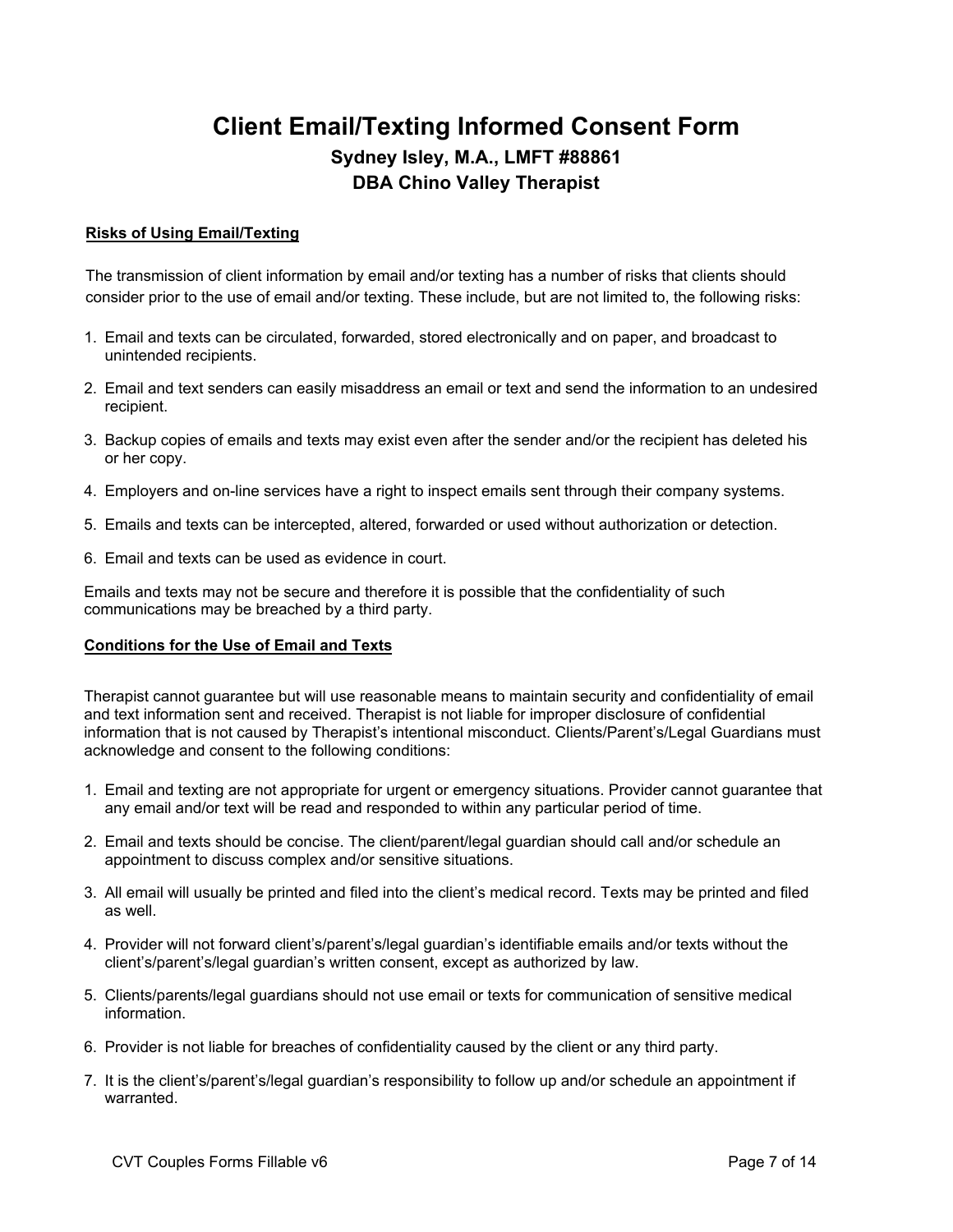## **Client Acknowledgement and Agreement**

I acknowledge that I have read and fully understand this consent form. I understand the risks associated with the communication of email and/or texts between my therapist and me, and consent to the conditions and instructions outlined, as well as any other instructions that my Therapist may impose to communicate with me by email or text.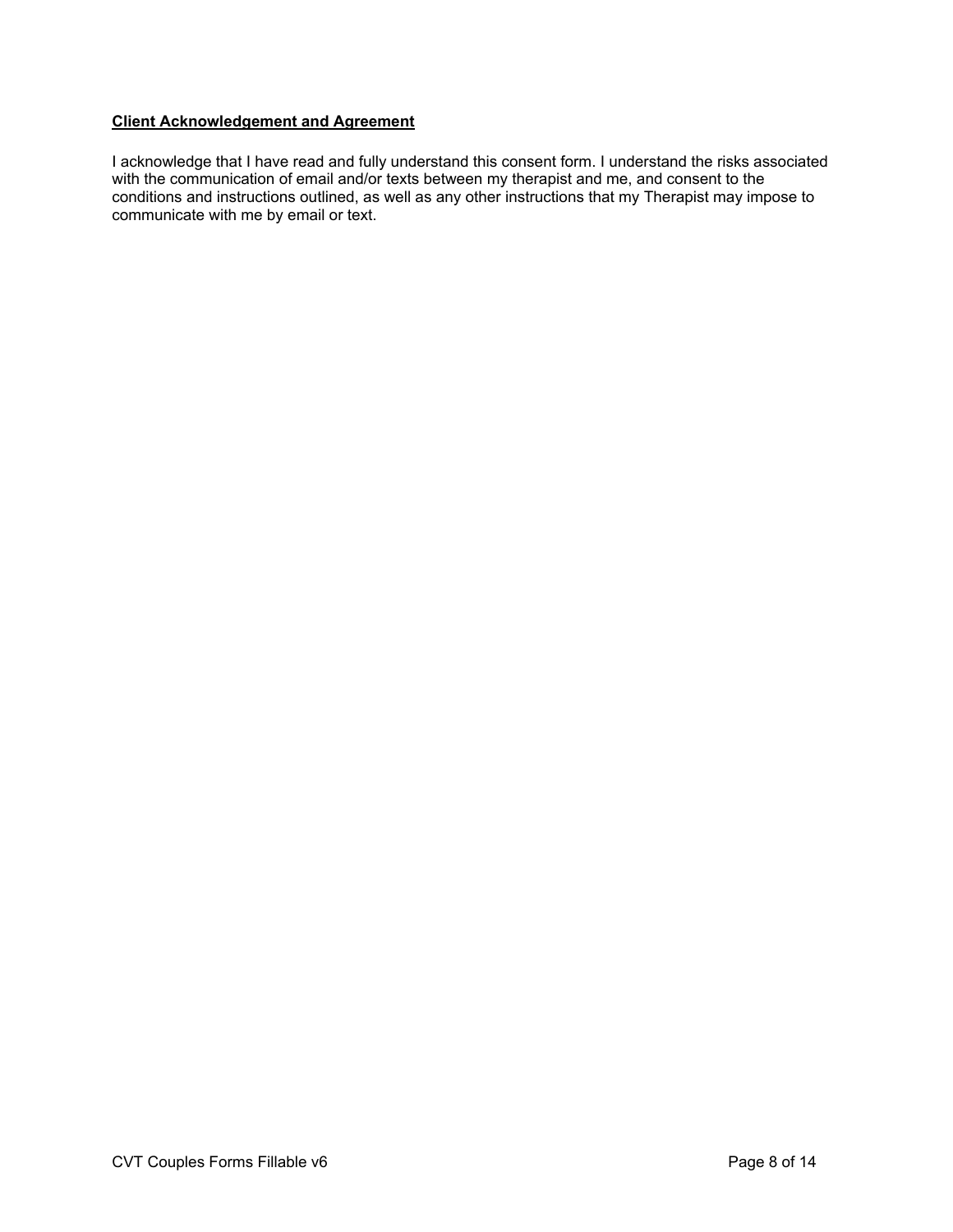# **"No Secrets" Policy for Family and Couples Therapy Sydney Isley, M.A., LMFT #88861 DBA Chino Valley Therapist**

When I work with a couple or a family, I consider that couple or family (the treatment unit) to be the patient. For instance, if there is a request for the treatment records of the couple or the family, I will seek the authorization of all members of the treatment unit before I release confidential information to third parties. Also, if my records are subpoenaed, I will assert the psychotherapist-patient privilege on behalf of the patient (the treatment unit).

During the course of my work with a couple or a family, I may see a smaller part of the treatment unit (e.g., an individual or two siblings) for one or more sessions. These sessions should be seen by you as a part of the work that I am doing with the family or the couple, unless otherwise indicated. If you are involved in one or more of such sessions with me, please understand that generally these sessions are confidential in the sense that I will not release any confidential information to a third party unless I am required by law to do so or unless I have your written authorization. In fact, since these sessions can and should be considered a part of the family or couple therapy, I would also seek the authorization of the other individuals in the treatment unit before releasing confidential information to a third party.

However, I may need to share information learned in an individual session (or a session with only a portion of the treatment unit being present) with the entire treatment unit — that is, the family or the couple, if I am to effectively serve the unit being treated. I will use my best judgment as to whether, when, and to what extent I will make disclosures to the treatment unit, and will also, if appropriate, first give the individual or the smaller part of the treatment unit being seen the opportunity to make the disclosure. Thus, if you feel it necessary to talk about matters that you absolutely want to be shared with no one, you might want to consult with an individual therapist who can treat you individually.

This "no secrets" policy is intended to allow me to continue to treat the patient (the couple or family unit) by preventing, to the extent possible, a conflict of interest to arise where an individual's interests may not be consistent with the interests of the unit being treated. For instance, information learned in the course of an individual session may be relevant or even essential to the proper treatment of the couple or the family. If I am not free to exercise my clinical judgment regarding the need to bring this information to the family or the couple during their therapy, I might be placed in a situation where I will have to terminate treatment of the couple or the family. This policy is intended to prevent the need for such a termination.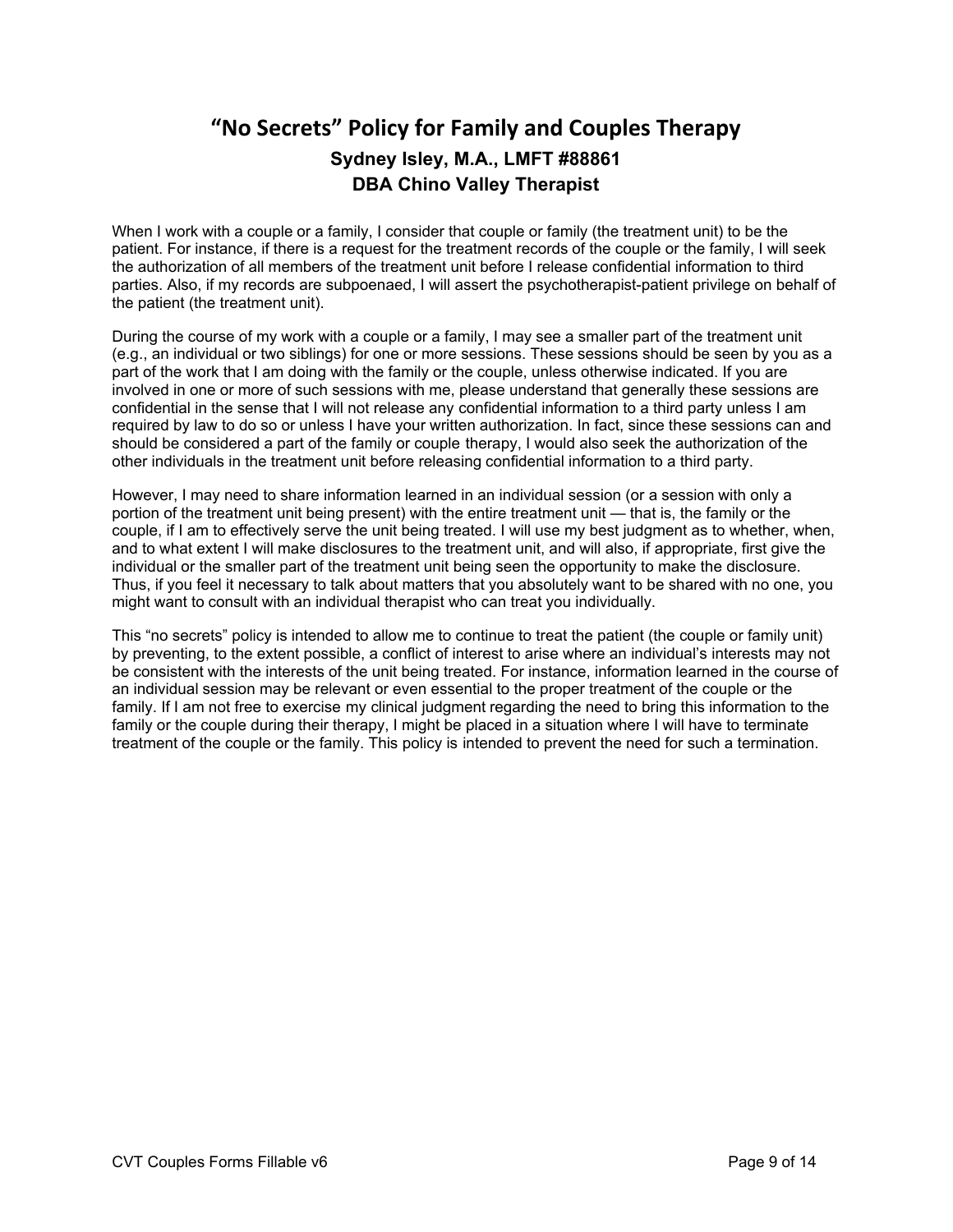# **COVID-19 Informed Consent Sydney Isley, M.A., LMFT #88861 DBA Chino Valley Therapist**

You are not required to receive psychotherapy in person. By coming to the office, you assume the risk of exposure to COVID-19 (or any other health risk). If you are concerned about possible risks to your health, consult with your physician before attending in person meetings.

I will respect your decision should you at any time choose to return to Telehealth services. If at any time it becomes unsafe due to a resurgence of COVID-19 or other health reason, I may require we resume Telehealth sessions. If I determine a return to Telehealth services is necessary, I will attempt to share that decision with you as soon as practicable.

By receiving services in person, you will be mindful of the risks to yourself, your therapist, and your family members. I request the following from you:

- 1. You will only attend in person sessions if you are free of COVID-19 symptoms. I am happy to provide you with Telehealth services if you are feeling unwell.
- 2. You will adhere to the public health orders addressing requirements for facial coverings and social distancing to the extent they exist.
- 3. You will wash your hands and/or use hand sanitizer prior to entering my office.
- 4. If you touch your face during session, it is recommended that you immediately wash or sanitize your hands.
- 5. If you are working in a job that exposes you to individuals who may be infected, I request that you please let me know. I do not recommend attending in person sessions if you are exposed to anyone who may be infected with COVID-19.
- 6. If you or a member of your immediate household tests positive for COVID-19, you should not attend in person sessions. You agree that if this is the case, you will inform me (and my staff) immediately so that we may resume Telehealth sessions.

There are certain circumstances under which I may be required to notify health authorities that you have been in the office. This typically would only occur if someone who had been seen in my office were to test positive for COVID-19. If this situation arises, and in accordance with applicable privacy laws, I will provide the minimum information necessary for the health authorities to perform their duties.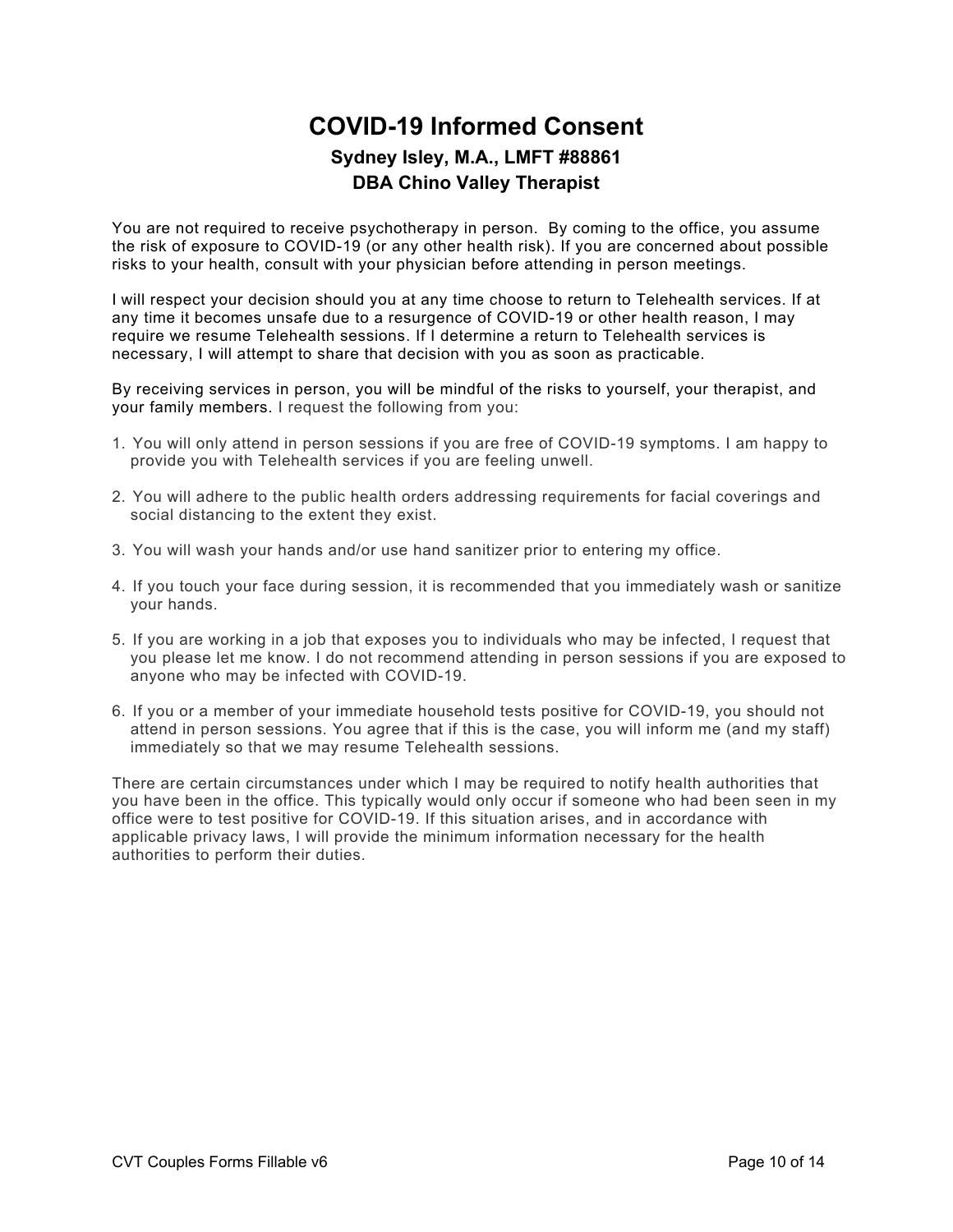# **Telehealth Consent Sydney Isley, M.A., LMFT #88861 DBA Chino Valley Therapist**

## **Telehealth/Online Therapy**

California law recognizes Telehealth as an acceptable format for the delivery of health care and behavioral health services. In California, "Telehealth" is defined as a method to deliver health care services using information and communication technologies to facilitate consultation, diagnosis, treatment and care management while the patient and provider are at two different locations.

Telehealth offers clients increased flexibility when an in-person appointment is not possible. Therapy is conducted using a secure HIPAA-compliant audio/video platform. You will need access to a computer with audio/video capabilities and a reliable internet connection. It is required that you conduct your Telehealth sessions from a private and secure location. It is understood that when communicating by internet or other electronic means, disruptions in service or other technical difficulties can occur from time to time. If this occurs during the course of our session, please contact me at **(909) 907-4236**.

My cancelation policy remains the same for online sessions: a 24-hour notice is required with full fee due for missed appointments. I will maintain a credit or debit card on file for any fees associated with treatment (i.e. copays, missed sessions, or session fees) unless we agree upon different arrangements.

### **Privacy and Confidentiality Considerations**

Although the internet provides the appearance of anonymity and privacy in counseling, privacy is more of an issue online than in face-to-face sessions. The client is responsible for understanding the potential risks of confidentiality being breached through unencrypted email, lack of password protection, or leaving information on a public access computer in a library or internet café. Confidentiality could be breached in transit by hackers or internet service providers or at either end by others with access to the client's account or computer. Clients accessing the internet from public locations should consider the visibility of their screen to people around them. The client is responsible for securing their own computer hardware, internet access, physical location, email, and passwords. Please use additional safeguards such as creating secure passwords, maintaining a high level of security on your wireless internet and closing all windows/programs associated with the online session. The client should be aware of the proximity of others and understand the possibility exists that our conversations may be overheard. Take steps to ensure your physical privacy when in session. Please keep in mind that, just as in face-to-face counseling, privileged communication does not apply when someone else is in the room. The counselor has a right to privacy. Recording any portion of the sessions and/or posting any portion of the sessions on internet platforms such but not limited to Instagram, Facebook or YouTube is strictly forbidden.

### **Lack of Non-verbal Cues and Asynchronous Communication**

Misunderstandings are possible with online communication due to restricted non-verbal cues and asynchronous communication (or "lag time" between responses). Be patient with the online therapy process and be sure to clarify information if you think I have not fully understood you. Please also be patient with me as I periodically ask for clarification due to these circumstances.

### **Additional Limitations**

There is a chance that your insurance company may not cover this format of treatment. In this case, the fee for service lies solely on the client. Online therapy is not a substitute for medication under the care of a psychiatrist or doctor. Online therapy is not appropriate for all clients. When should I seek traditional mental health treatment rather than online therapy?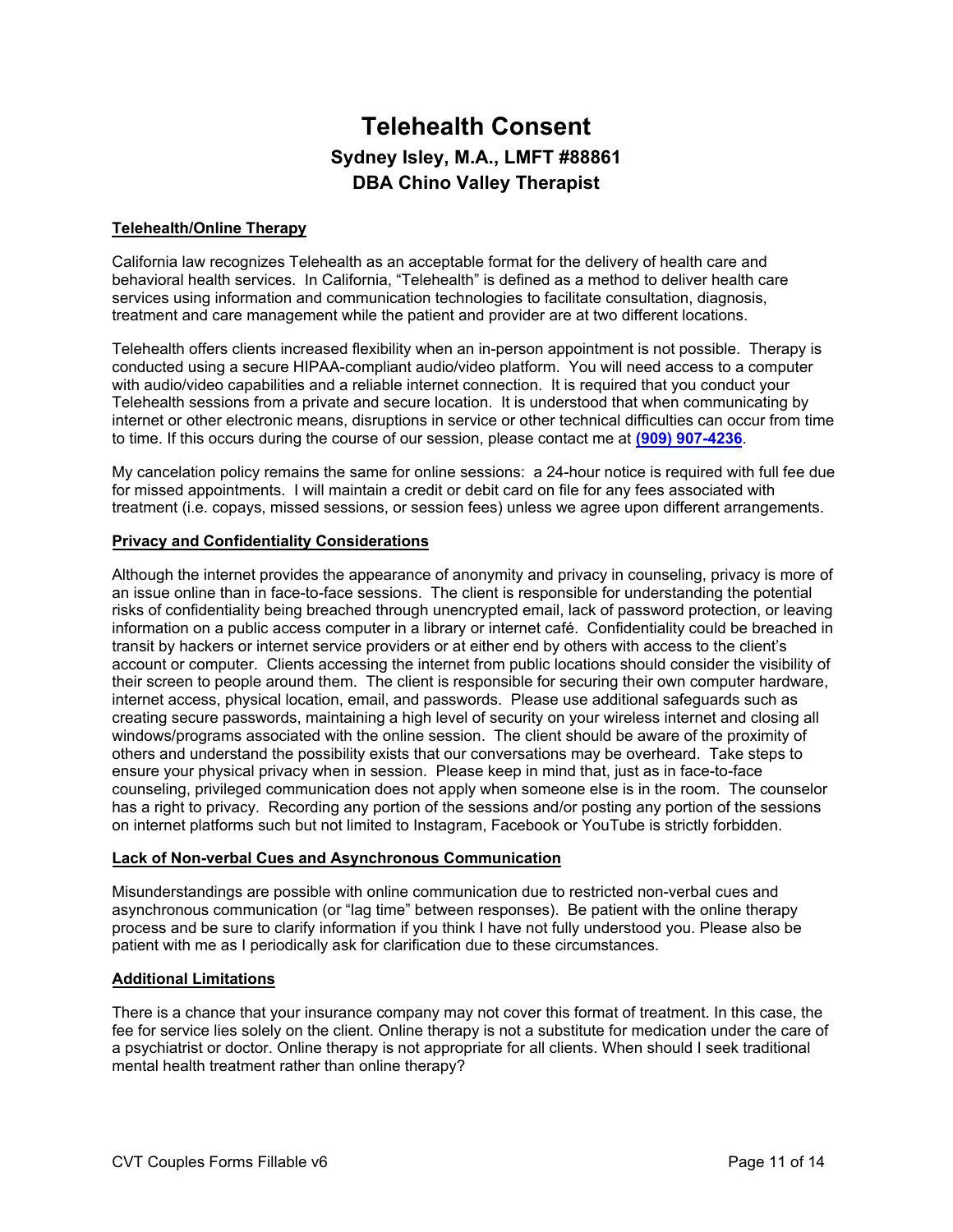- 1. If you are having thoughts of harming yourself (e.g. suicidal thoughts) or harming someone else (e.g. violent thoughts towards others) or psychotic symptoms, **please call 911, 1-800-273-TALK (National Suicide Prevention Lifeline), or a local hospital emergency room. A list of area hospitals is provided at the end of this document.**
- 2. If you are in an abusive or violent relationship.
- 3. If you have been seriously depressed.
- 4. If you have serious substance use dependence.

## **Acknowledgement and Acceptance**

I understand and agree that:

- 1. I give my consent to engage in Telehealth with Sydney Isley, LMFT, as a part of my psychotherapy.
- 2. I understand that Telehealth includes the practice of health care consultation, diagnosis, delivery, diagnosis, treatment, transfer of medical data, and education using interactive audio, video, or data communications.
- 3. I have read and understand the privacy risks and limitations of Telehealth stated above.
- 4. I understand that there are other risks and consequences from Telehealth, including, but not limited to, the possibility, despite reasonable efforts on the part of my psychotherapist, that:
	- a. the transmission of my medical information could be disrupted or distorted by technical failures
	- b. the transmission of my medical information could be interrupted or intercepted by unauthorized persons
	- c. my medical information could be overheard by other persons in my local vicinity or environment
- 5. I understand that I have the following rights with respect to Telehealth:
	- a. I have the right to withhold or withdraw consent at any time without affecting my right to future care or treatment or risking the loss or withdrawal of any benefits to which I would otherwise be entitled.
	- b. The laws that protect the confidentiality of my medical information also apply to Telehealth. As such, I understand that the information disclosed by me during the course of my therapy is generally confidential. However, there are both mandatory and permissive exceptions to confidentiality, including, but not limited to reporting child, elder, and dependent adult abuse; expressed threats of violence towards an ascertainable victim; and where I make my mental or emotional state an issue in a legal proceeding.
- 6. Telehealth is not a substitute for medication under the care of a psychiatrist or doctor.
- 7. Telehealth is not appropriate if I am experiencing a crisis or having suicidal or homicidal thoughts. In case of emergency situations, I will contact the resources listed here.
- 8. I understand that I may benefit from telemedicine, but that results cannot be guaranteed or assured.
- 9. I understand that I have a right to access my medical information and copies of medical records in accordance with California law.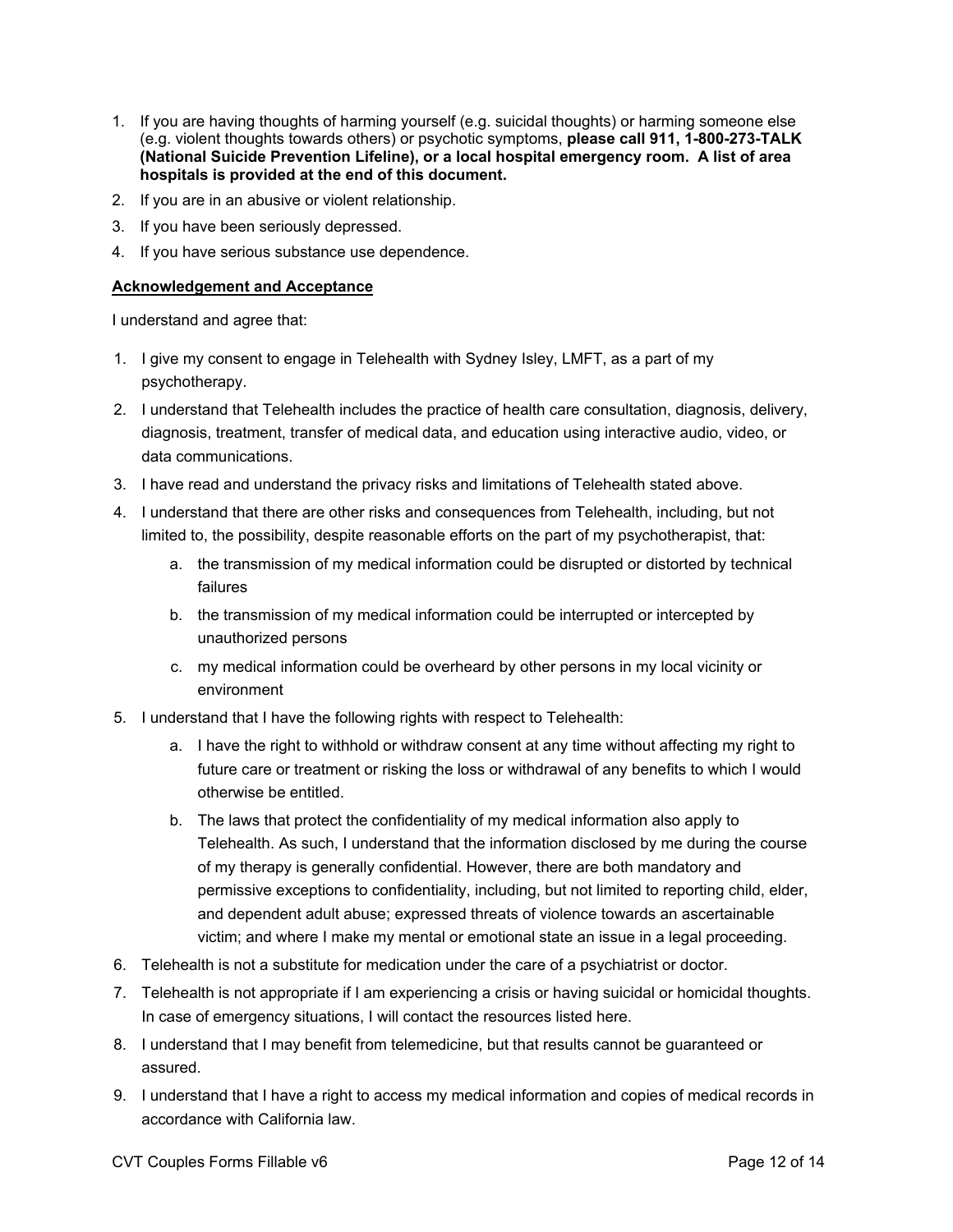# **Emergency Contacts**

If you have an emergency, feel suicidal or homicidal please:

- **1. Call 911**
- **2. Call 1-800-273-TALK (National Suicide Prevention Lifeline)**
- **3. Go to the nearest Hospital Emergency Room**

# **Emergency Psychological Services**

*Canyon Ridge Hospital* 5353 G. Street, Chino CA. 91710 **909-590-3700**

*Aurora Charter Oak* 

1161 E. Covina Blvd Covina, CA 91724 **626-966-1632**

# **Emergency Room Locations**

## *Pomona Valley Hospital*

1798 North Garey Avenue Pomona, CA91767 **909-865-9500**

### *Chino Valley Medical Center*

5451 Walnut Ave Chino, CA 91710 **(909) 464-8600**

### *Montclair Hospital Medical Center*

5000 San Bernardino St Montclair, CA 91763 **(909) 625-5411**

# *San Antonio Regional Hospital*

999 San Bernardino Rd Upland, CA 91786 **(909) 985-2811**

## *Aurora Charter Oak*  1161 E. Covina Blvd. Covina, CA 91724 **626-966-1632**

*San Dimas Community Hospital*  1350 W Covina Blvd San Dimas, CA 91773 **(909) 599-**6811

*Corona Regional Medical Center*  800 S Main St Corona, CA 92882 **(951) 737-4343**

# *Riverside Community Hospital*  4445 Magnolia Ave

Riverside, CA 92501 **(951) 788-3000**

# *Kaiser Permanente Ontario*

2295 S Vineyard Ave Ontario, CA 91761 **(833) 574-2273**